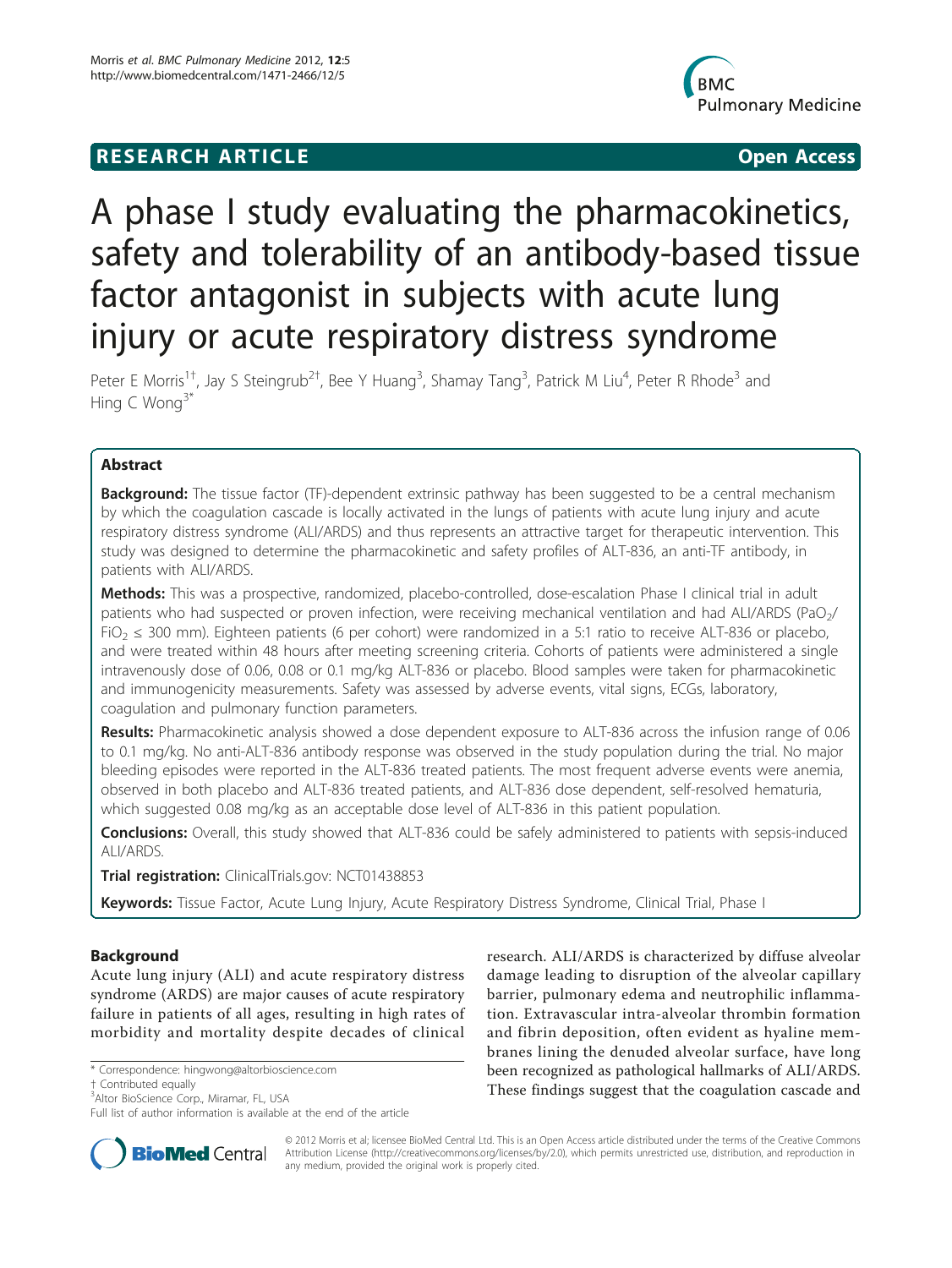the fibrinolytic pathway, responsible for fibrin clot clearance, are altered in patients with ALI/ARDS [[1-4\]](#page-6-0).

The tissue factor (TF)-dependent extrinsic pathway has been suggested as a central mechanism by which the coagulation cascade is locally activated in the lungs of patients with ALI/ARDS. TF is a transmembrane glycoprotein normally expressed on subendothelial cells in the vascular adventitia layer that is not in contact with the circulating blood [[5\]](#page-6-0). Vessel injury or pathological conditions leading to the exposure TF in the vascular adventitia layer or induction of TF expression on endothelial cells and monocytes permits interactions between TF and coagulation factor VIIa (FVIIa) resulting in the formation of the high affinity TF-FVIIa complex. This complex then binds factor  $\times$  (FX), converting it to the activated form FXa, which ultimately leads to thrombin formation and fibrin deposition [[6\]](#page-6-0). TF-FVIIa complexes also play a role in cell signaling events mediated by the TF cytoplasmic domain and by activation of the protease activated receptors (PARs) either directing or via downstream TF-dependent coagulation proteases [[1,7,8\]](#page-6-0). These signaling events stimulate proinflammatory cytokines, growth factors and chemokines, some of which further upregulate TF expression.

A direct role of TF in promoting ALI/ARDS has been suggested based on elevated levels of TF observed in plasma and pulmonary fluid of ALI/ARDS patients compared to control subjects [[9-](#page-6-0)[11\]](#page-7-0). These higher plasma TF levels correlated with the presence of disseminated intravascular coagulation and sepsis in patients with ALI/ ARDS, and were associated with prolonged use for mechanical ventilation and increased mortality. Immunohistochemistry of the lung tissue from patients with ALI/ ARDS showed prominent TF expression by alveolar epithelial cells as well as intra-alveolar macrophages and hyaline membranes [[9\]](#page-6-0), suggesting an active role of intraalveolar TF in fibrin deposition within the lungs of these patients.

Consequently, development and evaluation of TF antagonists has been of interest as a therapeutic strategy for treating ALI/ARDS [[1](#page-6-0)-[3\]](#page-6-0). ALT-836 is a recombinant IgG4 $\kappa$  chimeric antibody that binds to human TF or the TF-FVIIa complex preventing the association and activation of FX, thereby inhibiting thrombin generation [[12](#page-7-0)]. The results of a preclinical study in a baboon model of established E. coli-induced sepsis demonstrated that ALT-836, administered after the onset of the disease, was able to reverse the course of sepsis-induced lung and organ injury by reducing abnormalities in gas exchange, pulmonary hypertension, lung compliance and other clinically relevant parameters [[13](#page-7-0)]. Additionally, ALT-836 has been administered to subjects with stable coronary artery disease (CAD) where it exhibited dose-dependent anticoagulant effects [\[14\]](#page-7-0). Based on these preclinical and clinical findings, we hypothesized that ALT-836 could serve as a potential therapeutic agent for the treatment of sepsisinduced ALI/ARDS. In this randomized, placebo-controlled, dose-escalation Phase I clinical trial, we evaluated the safety and pharmacokinetics of ALT-836 in critically ill patients with sepsis-induced ALI/ARDS.

# Methods

#### Patient selection

In this randomized, placebo-controlled, assessor-blinded, dose-escalation Phase I clinical trial (ClinicalTrials.gov: [NCT01438853\)](http://www.clinicaltrials.gov/ct2/show/NCT01438853), seventeen ICUs (13 United States, 4 Canada) received institutional review board approval to conduct the study and eight of these sites enrolled at least one patient. Study enrollment occurred between December 2004 and July 2006. Informed consent was received by each patient or his/her legal surrogate prior to enrollment. Eligible patients were at least 18 years of age, had suspected or proven infection, were receiving mechanical ventilation ( $\leq$  48 h) and had ALI/ARDS. Diagnostic criteria for ALI/ARDS included all of the following: acute bilateral pulmonary infiltrates on a chest x-ray consistent with the presence of pulmonary edema, a ratio of arterial oxygen tension to fraction of inspired oxygen (Pa $O_2/FiO_2$ ) of 100 to 300 mm Hg for ALI/ ARDS, and the clinical absence of left atrial hypertension. The maximum period of sepsis induced ALI/ARDS prior to study drug infusion was 48 hours. Exclusion criteria included the following: platelet count < 50,000/mm<sup>3</sup> , prolonged prothrombin time (PT) (INR > 3) or activated partial thromboplastin time (aPTT) ( $> 2 \times$  ULN), significant potential for disseminated intravascular coagulation or increased risk of bleeding (2 or more measurements of prolonged aPTT (> 1.5 × ULN), fibrinogen level < LLN, presence of petechiae, ecchymoses, or other evidence of coagulopathy) (see Additional file [1:](#page-6-0) Table A1 for complete inclusion/exclusion criteria).

# Intervention

Based on the safety profile of ALT-836 observed in a dose-escalation Phase I study in patients with stable CAD [\[14\]](#page-7-0), this clinical trial was originally designed with five dosing cohorts (0.06, 0.1, 0.2, 0.3, and 0.4 mg/kg) of ALT-836 with six subjects in each cohort. Patients were to be randomized in a 5:1 ratio to receive ALT-836 or placebo, respectively, administered as a single intravenous bolus infusion over 15 minutes. Cohorts were enrolled sequentially. Patients were then followed for a 28-day period post study drug administration. Following the observation of adverse events (hematuria) in the 0.1 mg/kg dose group, the Data Safety Monitoring Board (DSMB) recommended including an additional 5:1 randomized dose group of 0.08 mg/kg ALT-836 or placebo administered through an intravenous infusion over 2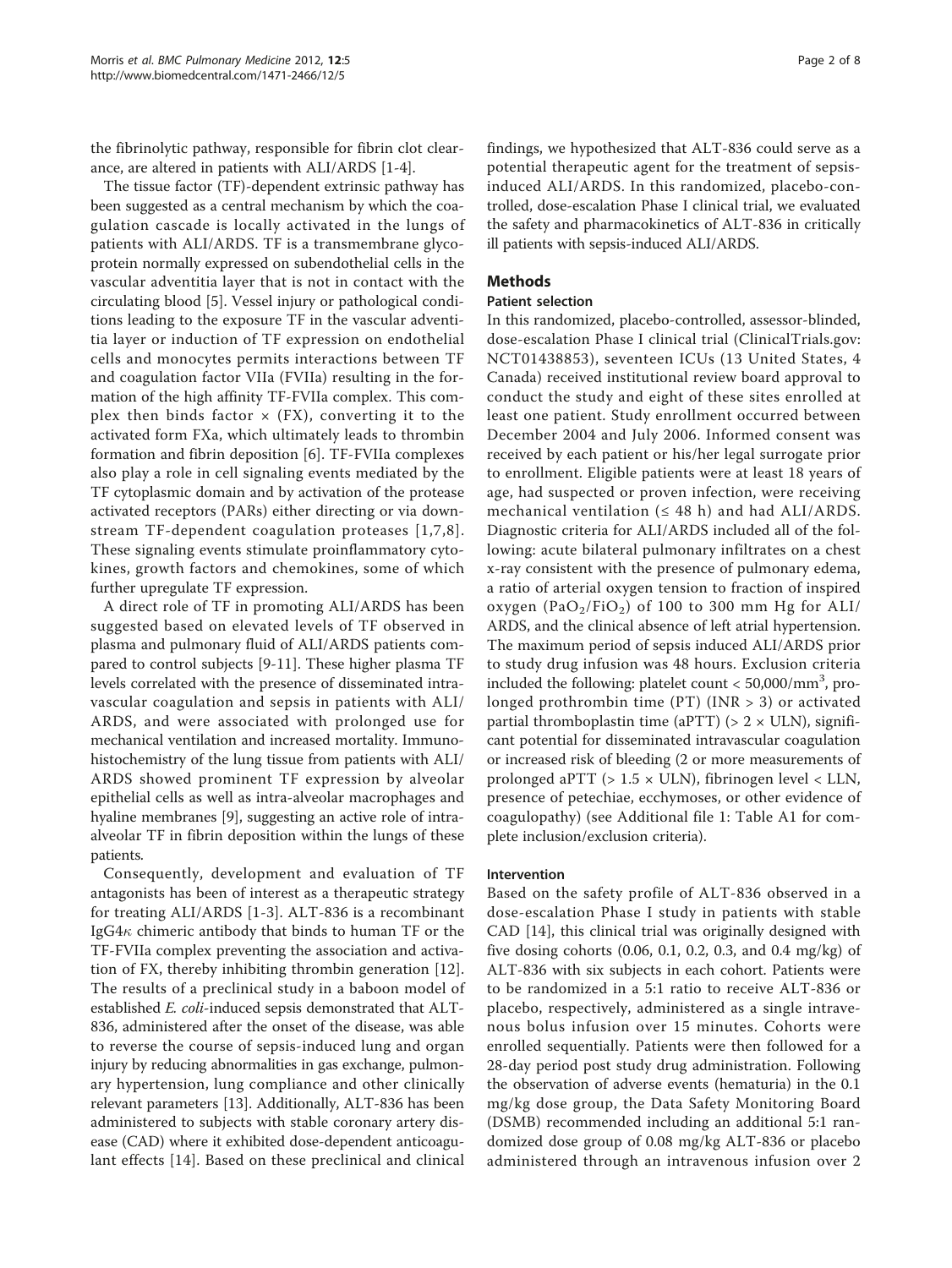hours (50 cc/hr). The slower infusion rate was employed to determine if there is a relationship between maximum serum concentration of ALT-836 ( $C_{\text{max}}$ ) and occurrence of adverse events. The protocol was amended and the final study treatment groups included ALT-836 dosed at 0.06 (5 patients), 0.08 (5 patients), and 0.10 mg/kg (5 patients) and placebo (3 patients).

# Patient assessments

Blood samples were collected prior to administration of the study drug and subsequently post drug administration at 15 and 30 min, 1, 4, 6 (8 hr in 0.08 mg/ml cohort), 12 and 24 hrs, daily thereafter through day 7 and weekly through day 28 for measurement of coagulation, hematology and serum chemistry parameters and serum levels of ALT-836. Serum samples for detection of anti-ALT-836 antibodies were obtained pre-dose and at 2 and 4 weeks post dosing. Safety assessments performed during this study included investigator reported adverse events, routine laboratory parameters including blood gas measurements and chest x-rays, vital signs measurements, physical examinations (baseline and 1, 7, and 28 days post dosing) and electrocardiograms. Additional assessments included evaluating surrogate parameters for resource utilization *(i.e.* ICU length of stay, ventilation free days, etc.).

# Assay methods

Plasma samples for quantification of coagulation parameters were stored at -70°C until assayed at a central laboratory. Standard PT assays using recombinant human TF (RecombiPlasTin; Beckman Coulter, Miami, FL) or rabbit brain thromboplastin (PT-Fibrinogen HS; Beckman Coulter) and standard aPTT assays were conducted to assess the activity of plasma coagulation factors. PTderived fibrinogen assays were performed using Recombi-PlasTin reagent. Thrombin generation was evaluated based on levels of prothrombin fragment  $1 + 2$  ( $F_{1+2}$ ) and D-dimer assessed by a commercially available enzyme linked immunosorbent assay (ELISA) (Dade Behring, Deerfield, IL) and an antibody-coated latex agglutination assay (Beckman Coulter), respectively.

Concentration of ALT-836 in serum samples was determined using a validated sandwich ELISA, as described previously [[14\]](#page-7-0). Serum titer of anti-ALT-836 antibodies of different isotypes, if present, was determined by a validated bridging ELISA method employing plate-bound ALT-836 as a capture reagent and HRPlabeled ALT-836 as a detection reagent.

#### Study endpoints and stopping rules

The endpoints of this study were to evaluate the safety and pharmacokinetics of ALT-836 in patients with suspected or proven sepsis-induced ALI/ARDS. Major bleeding was defined as any of the following occurring within 2 weeks of infusion of ALT-836: intracranial hemorrhage; clinically overt or occult bleeding requiring surgical intervention; or transfusion of four or more units of packed red blood cells over a 48-hour period. Minor bleeding was defined as clinically overt or occult bleeding that did not meet the definition of major bleeding. Predefined stopping rules included early study termination pending DSMB review/recommendation if major bleeding occurred in two patients infused with ALT-836 within a cohort and study termination or dose modification if one ALT-836 treated patient experienced a major bleeding event.

#### Statistical analysis

All randomized patients received study drug or placebo as planned and analysis was conducted on an intent-totreat basis. Safety, pharmacokinetic and other data were grouped by study treatment and dose level. Safety variables were tabulated and presented for all patients who received ALT-836 or placebo. Non-compartmental methods (WinNonlin 5.0, Pharsight Corp., Mountain View, CA) were used to determine the pharmacokinetic parameters. Continuous variables were expressed as mean ± SD and were compared using Student's t test or the Wilcoxon rank sum test, where appropriate. Testing for an association between the dose of ALT-836 and bleeding was performed using a  $\chi^2$  test for trend. Analysis of the variance was used to assess changes in variables from baseline following study drug administration. A twosided P value of less than 0.05 was considered statistically significant. All P values are unadjusted for multiple testing.

### Results

Baseline characteristics of the 18 patients enrolled in this Phase I clinical trial are shown in Table [1.](#page-3-0) Of these patients, one patient of the 0.08 mg/kg ALT-836 cohort died (acute hypoxia, unrelated to study drug) during the study, with the remaining patients completing the 28-day follow-up period.

#### Pharmacokinetics and immunogenicity

Study drug-treated patients of the first two cohorts received 0.06 mg/kg or 0.1 mg/kg ALT-836 as a single bolus intravenous infusion over 15 minutes, whereas the third cohort received 0.08 mg/kg ALT-836 through a 2 hr infusion at 50 cc/hr. Pharmacokinetic analysis showed a dose dependent exposure to ALT-836 across the infusion range of 0.06 to 0.1 mg/kg (Table [2\)](#page-3-0). Thus, increasing the duration of infusion to 2 hrs for the 0.08 mg/kg dose group did not decrease  $C_{\text{max}}$  or overall exposure levels ( $AUC_{INF}$ ) as these values remained linear with dose. The terminal elimination half-life for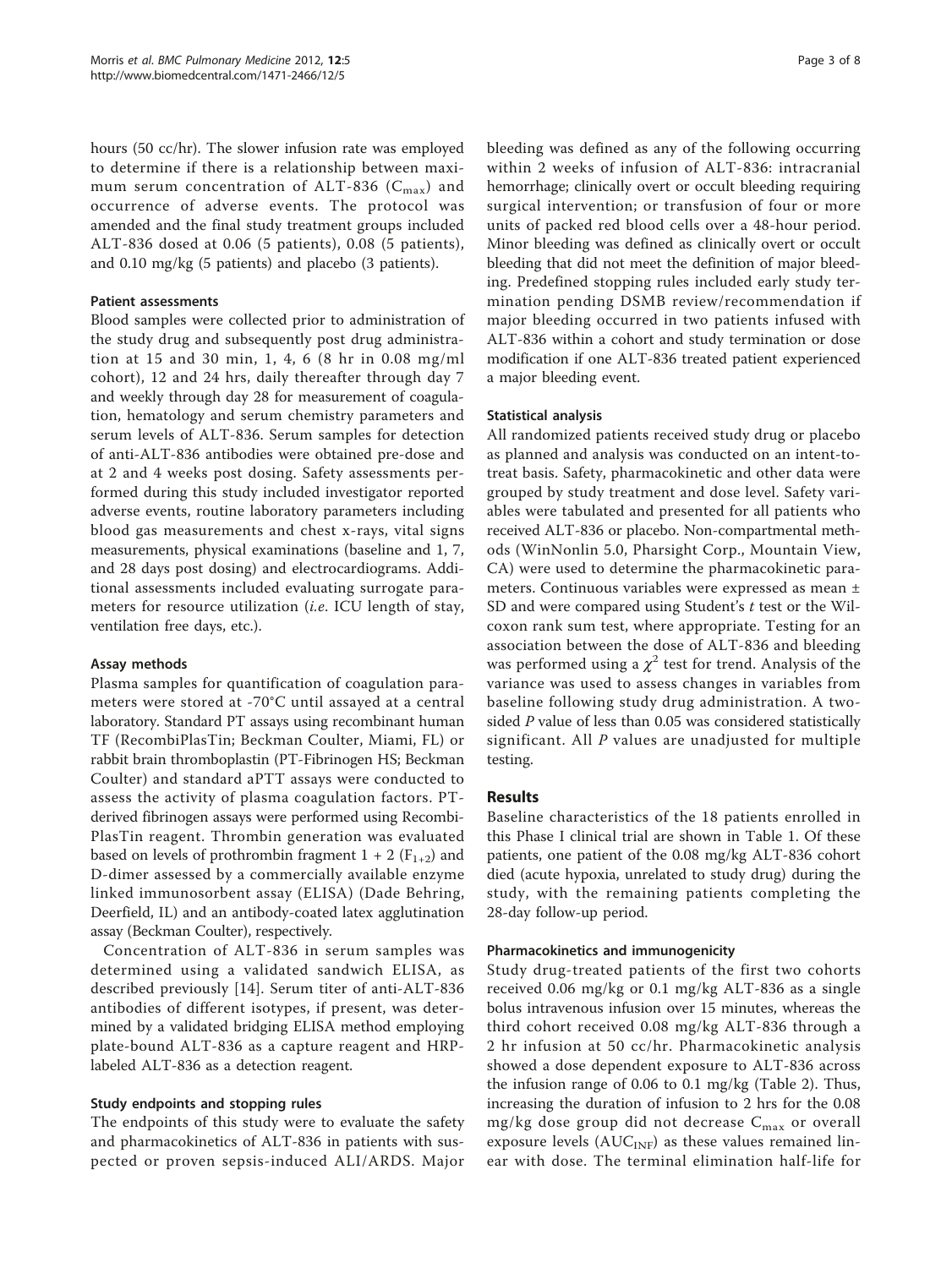#### <span id="page-3-0"></span>Table 1 Baseline characteristics

| <b>Characteristics</b>                      | Placebo<br>$(n = 3)$ | 0.06 mg/kg ALT-836<br>$(n = 5)$ | 0.08 mg/kg ALT-836<br>$(n = 5)$ | 0.10 mg/kg ALT-836<br>$(n = 5)$ |
|---------------------------------------------|----------------------|---------------------------------|---------------------------------|---------------------------------|
| Age, yr                                     | $49.7 \pm 24.3$      | $40.4 \pm 18.2$                 | $54.0 \pm 16.9$                 | $54.6 \pm 13.7$                 |
| Male, n (%)                                 | 1(33.3)              | 1(20.0)                         | 2(40.0)                         | 0(0.0)                          |
| Baseline APACHE II Score                    | $22.7 \pm 14.2$      | $20.2 \pm 5.5$                  | $20.0 \pm 3.1$                  | $19.2 \pm 5.1$                  |
| Baseline respiratory variables              |                      |                                 |                                 |                                 |
| PO <sub>2</sub> /FIO <sub>2</sub>           | $226 \pm 51$         | $205 \pm 65$                    | $221 \pm 64$                    | $200 + 48$                      |
| Respiratory rate, bpm                       | $28.7 \pm 4.2$       | $20.3 \pm 6.9$                  | $20.60 \pm 3.3^{\circ}$         | $19.8 \pm 7.2$                  |
| pH                                          | $7.34 \pm 0.09$      | $7.35 \pm 0.07$                 | $7.44 \pm 0.04$                 | $7.39 \pm 0.06$                 |
| PEEP, cm $H_2O$                             | $10.0 \pm 5.0$       | $10.3 \pm 5.6$                  | $10.4 \pm 6.2$                  | $9.2 + 4.1$                     |
| Baseline coagulation & hematology variables |                      |                                 |                                 |                                 |
| Prothrombin time, sec                       | $17.0 \pm 2.4$       | $12.1 \pm 1.5$                  | $14.8 \pm 1.9$                  | $13.9 \pm 0.3$                  |
| aPTT, sec                                   | $32.9 \pm 0.3$       | $29.1 \pm 2.5$                  | $31.1 \pm 1.8$                  | $29.2 \pm 1.7$                  |
| Platelets, 10 <sup>6</sup> /ml              | $238 \pm 115$        | $256 \pm 105$                   | $357 + 309$                     | $244 \pm 43$                    |
| Hemoglobin, g/dl                            | $10.7 \pm 0.3$       | $9.5 \pm 1.2$                   | $10.0 \pm 1.4$                  | $10.0 \pm 1.8$                  |

APACHE II, Acute Physiology and Chronic Health Evaluation; PEEP, Positive end-expiratory pressure; aPTT, activated partial thromboplastin time Values are means ± SD unless otherwise noted

 $a^2$  P < 0.05 compared to placebo group

ALT-836 was equivalent across dose levels with mean values ranging from 18.5 to 22.6 hrs. Volumes of distribution were about 50 ml/kg, consistent with plasma volume in the vasculature.

There was no detectable serum anti-ALT-836 antibody activity in any of the ALT-836-treated patients  $(n = 15)$ .

# Adverse events

Four patients encountered non-fatal serious adverse events (SAEs) during the study, including bilateral pulmonary embolism (0.06 mg/kg ALT-836-treated patient), hypoxic respiratory failure (0.1 mg/kg ALT-836-treated patient), worsening acute renal failure (placebo-treated patient), and worsening anemia and empyema (placebotreated patient).

Of the 18 subjects enrolled in this trial, 16 subjects reported a total of 87 adverse events (AEs) during the study. Of these, 35 (40%) were mild in intensity, 48 (55%) were moderate in intensity, and 4 (5%) AEs were severe in intensity. The investigators attributed 16 of these AEs as "related to study treatment" (2 in placebo group, 3 in 0.06 mg/kg ALT-836; 6 in 0.08 mg/kg ALT-836, and 5 in 0.1 mg/kg ALT-836 groups). A summary of the incidence of treatment emergent AEs is presented Table [3](#page-4-0) and a detailed listing of the AEs is provided in Additional file [2](#page-6-0): Table A2.

The most frequent AE reported in patients treated with ALT-836 was hematuria or worsening hematuria ( $n = 9$ ) (Table [3\)](#page-4-0). These AEs were rated as mild to moderate and assessed by the clinical investigator as possibly or probably related to study drug in 8 of the 9 patients. On average, hematuria started 6.7 hours after study drug administration (range 3 - 19 hr), and resolved by 29.1 hours (range 6-53 hrs) post-onset without the need of medical intervention. No patient with hematuria became hemodynamically unstable and there was no decrease in platelet counts, prolongation of PT and aPTT time or increase in serum D-dimer and  $F_{1+2}$  levels. There was also no significant difference in markers of renal function (BUN, creatinine) between patients with or without hematuria and no signs of capillary fragility (petechiae, ecchymoses, conjunctival bleeding) were observed during the duration of hematuria. Besides hematuria, no major bleeding or other spontaneous minor bleeding events were observed in any patient receiving ALT-836.

#### Table 2 Pharmacokinetic parameters

|                               | 0.06 mg/kg ALT-836    | 0.08 mg/kg ALT-836    | 0.1 mg/kg ALT-836      |
|-------------------------------|-----------------------|-----------------------|------------------------|
| $t_{1/2}$ term., hour         | $18.5 \pm 5.9$        | $22.6 \pm 3.1$        | $22.6 \pm 6.2$         |
| $C_{\text{max}}$ , ng/ml (nM) | $1,300 \pm 560$ (8.6) | $1,490 \pm 340 (9.9)$ | $1,800 \pm 250$ (12.0) |
| Vd, ml/kg                     | $46.1 \pm 13.1$       | $47.7 \pm 16.0$       | $54.5 \pm 6.6$         |
| CI, ml/hr/kg                  | $1.9 \pm 1.0$         | $1.5 + 0.7$           | $1.8 \pm 0.4$          |
| $AUC_{INF}$ , hr $nq/ml$      | $39,000 \pm 24,200$   | $59,900 \pm 20,500$   | $59,900 \pm 16,600$    |

 $t_{1/2}$  term., terminal half-life; Cmax, maximum serum concentration; Vd, volume of distribution; Cl, total body clearance: AUC<sub>INF</sub>, area under the drug concentration versus time curve extrapolated to infinity

Values are means ± SD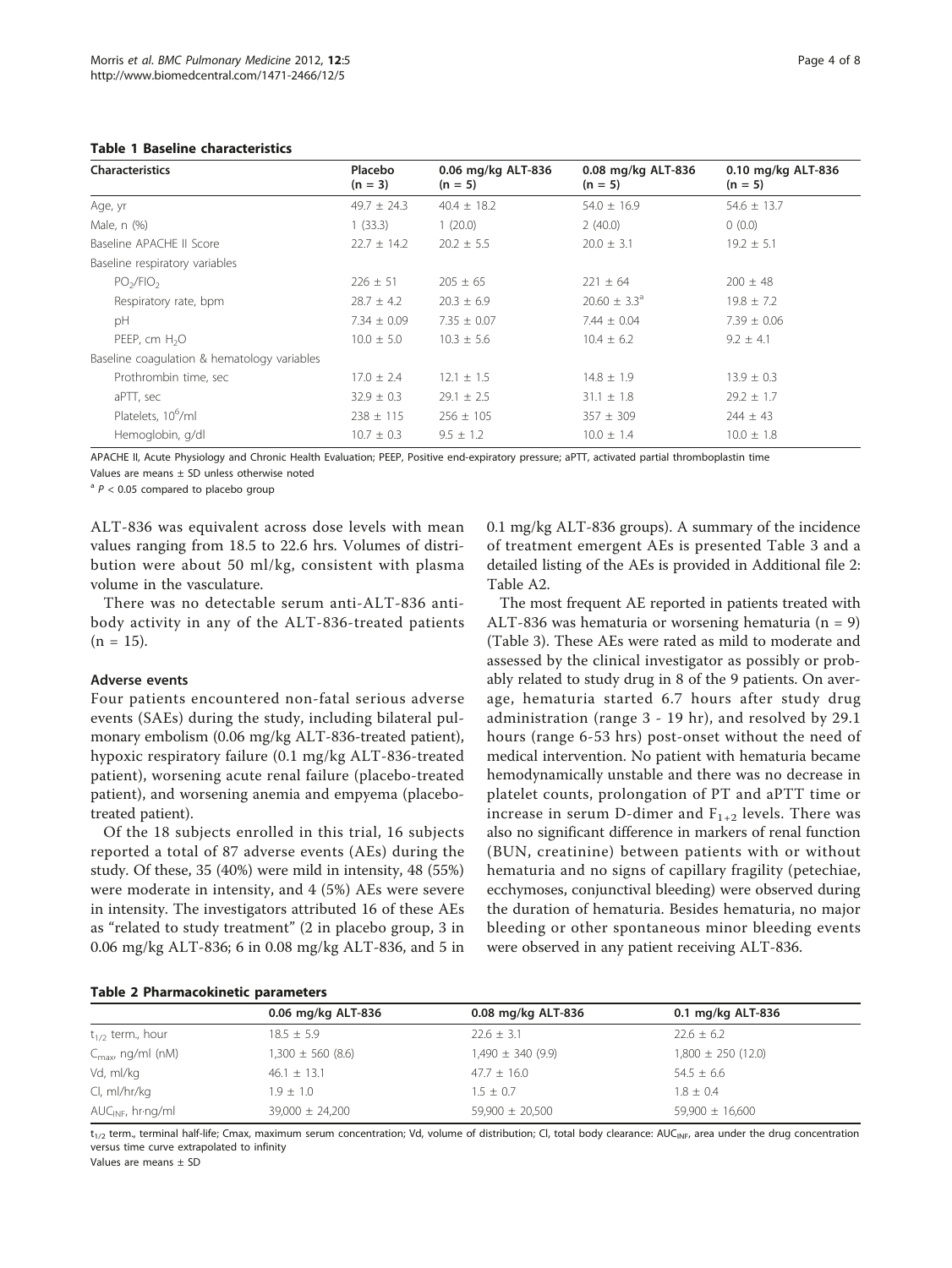#### <span id="page-4-0"></span>Table 3 Adverse events by treatment group

|                                                  | Placebo   | 0.06 mg/kg ALT-836 | 0.08 mg/kg ALT-836 | 0.10 mg/kg ALT-836 | <b>Total</b> |
|--------------------------------------------------|-----------|--------------------|--------------------|--------------------|--------------|
|                                                  | $(n = 3)$ | $(n = 5)$          | $(n = 5)$          | $(n = 5)$          | $(n = 18)$   |
| Mortality by study day 28 (treatment related)    | 0(0)      | 0(0)               | (0)                | 0(0)               | 1(0)         |
| Patients with non-fatal SAEs (treatment related) | $2(1^a)$  | (0)                | 0(0)               | $1(1^{\circ})$     | 5(2)         |
| Total number of AEs (treatment related)          | 20(2)     | 18(3)              | 29(5)              | 20(6)              | 87(16)       |
| Patients with hematuria AEs (treatment related)  | 0(0)      | 2(2)               | 2(2)               | 5(4)               | 9(8)         |
| Patients with anemia AEs (treatment related)     | 2(2)      | (1)                | 2(2)               | 3(0)               | 8(5)         |

<sup>a</sup> Worsening anemia and empyema reported as possible related to placebo treatment

<sup>b</sup> Hypoxic respiratory failure (study day 23) secondary to hospital-acquired pneumonia reported as possible related to study drug treatment

Anemia was reported for 6 patients receiving ALT-836 as well as in two of three patients receiving placebo (Table 3). These adverse events were assessed as study drug related in 3 of 6 ALT-836-treated patients and in both of the placebo treated patients, one of which (as noted above) experienced anemia as a serious adverse event.

Aside from these events, there were no other adverse events or serious adverse events judged to be related to ALT-836 treatment by the clinical investigators.

# Assessment of clinical laboratory measurements and patient outcomes

There was no significant treatment effect on PT, platelet counts, aPTT, or plasma levels of D-dimer, prothrombin fragment  $F1 + 2$  or fibrinogen at any ALT-836 dose. At the dose levels administered, the ALT-836 concentration observed in the patients' plasma were previously shown to be insufficient to prolong PT driven by the large excess of TF reagent added in the standard PT assay, though inhibition of clot formation and thrombin generation was observed in a whole blood assay [\[14](#page-7-0)]. Additionally, treatment with high levels of a different TF antagonist reportedly did not alter levels of either coagulation factors or markers of thrombin generation in patients with ALI/ARDS [[15](#page-7-0)]. Thus, these laboratory parameters of coagulation may not be useful in assessing the pharmacodynamic effects of TF-targeted therapies.

As part of the safety assessment, evaluation of oxygenation index and patient outcomes was conducted. There was no significant treatment effect at any dose of ALT-836 on  $PO_2/FIO_2$  ratio while patients were on mechanical ventilation. Assessment of hospital resource indices also did not reveal significant differences in ventilation free days or duration of hospital stay following ALT-836 treatment, though patients receiving 0.1 mg/kg ALT-836 showed an improvement in ICU-free days at day 28 when compared to placebo treated patients (mean  $\pm$  SD: 8.7  $\pm$  8.1 (placebo) vs. 20.0  $\pm$  2.4 (ALT-836), P = 0.036) (Table [4\)](#page-5-0). Although this result is encouraging, it should be noted that this study was not sufficiently powered to assess ALT-836 efficacy and that because of the large inherent variation in outcome parameters observed in this patient population, preliminary evaluation of efficacy end points will likely require a placebo-controlled Phase II trial with at least 45 subjects per treatment arm [[16](#page-7-0)]. The overall mortality rate observed in this study was lower than that reported in recently published studies in ALI/ARDS subjects [\[15\]](#page-7-0). However, this also likely reflects the small number of subjects in this study since ongoing follow-up studies with larger numbers of the same subject population verified that placebo-treated subjects have a mortality rate consistent with historic values (H. Wong, personnel communication).

# **Discussion**

In a number of pre-clinical models, blockade of TF is capable of preventing mortality during systemic infection and inflammation, inhibiting endothelial cell injury induced by anoxia-reoxygenation and permeability of endothelial cells during systemic inflammation, reducing lung and renal fibrin deposition, and limiting proliferation, migration and invasion of malignant cells [[13](#page-7-0),[17](#page-7-0),[18](#page-7-0)]. In humans, TF levels are elevated in plasma and pulmonary fluid of ALI/ARDS patients compared to control subjects [[9-](#page-6-0)[11\]](#page-7-0). Taken together, these findings suggest that TF may represent an important therapeutic target for treatment of systemic inflammatory diseases such as ALI/ARDS [[1,2](#page-6-0)]. However, bleeding-related complications resulting from therapeutic inhibition of TF activity remain a major concern. This was recently illustrated in a Phase II clinical trial in ALI/ARDS patients where administration of the TF-FVIIa complex inhibitor, active site inactivated FVIIa (FVIIai), resulted in a dosedepended increase in major bleeding events (3.8% for the low dose to 17% for the highest dose) and an increased 28-day mortality rate [[15](#page-7-0)]. In contrast to the FVIIai study, we found that ALT-836, an antibody-based TF antagonist, was well tolerated by ALI/ARDS patients with no drug-related deaths or major bleeding event observed following treatment with dose levels from 0.06 to 0.1 mg/ kg. A similar safety profile (i.e. no serious bleeding or drug-related SAEs) for ALT-836 at a single dose levels up to 0.3 mg/kg was observed in 26 patients with CAD who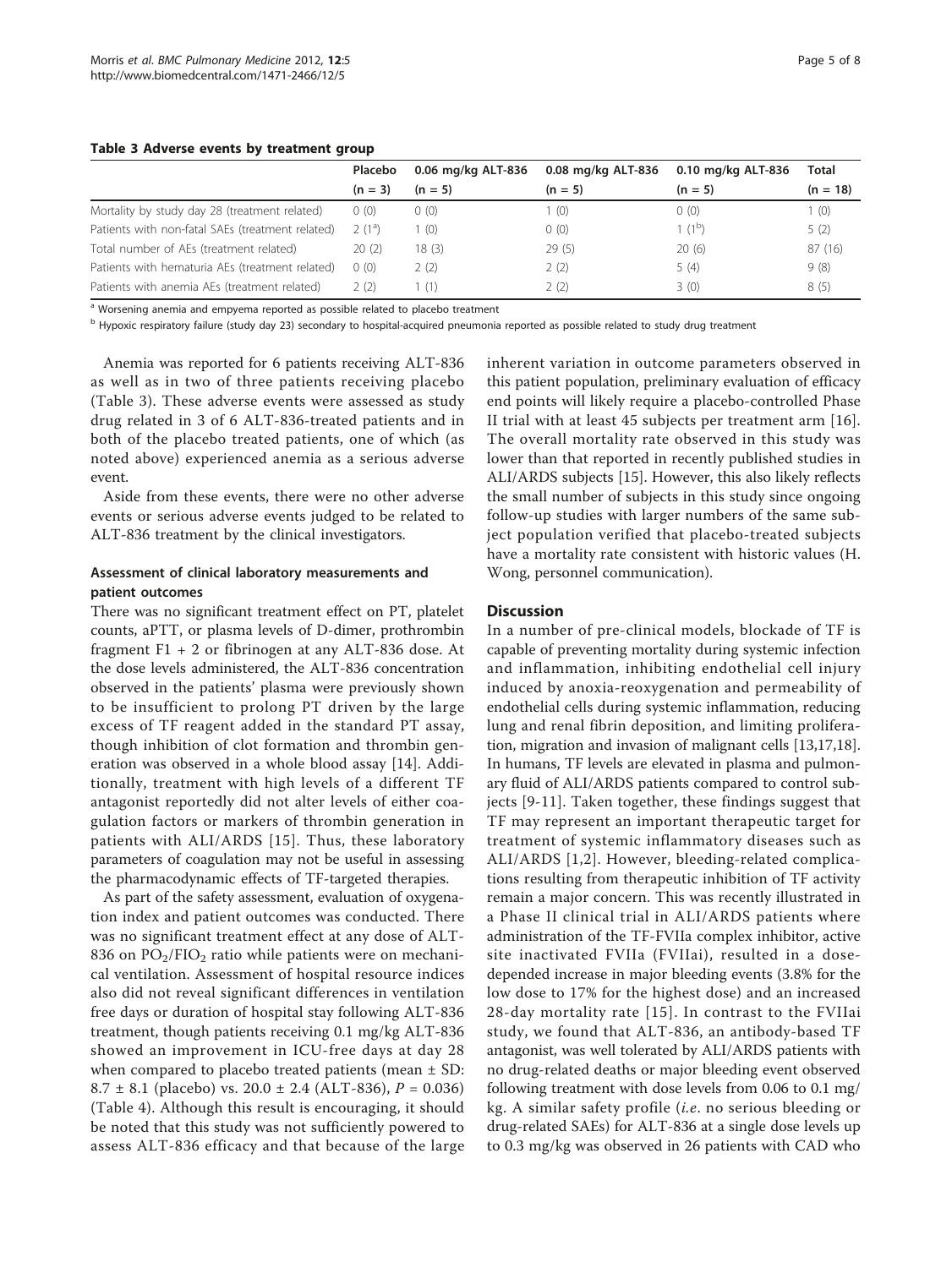<span id="page-5-0"></span>Table 4 Hospital indices by treatment group

|                                           | Placebo         | 0.06 mg/kg ALT-836 | 0.08 mg/kg ALT-836 | 0.1 mg/kg ALT-836    |
|-------------------------------------------|-----------------|--------------------|--------------------|----------------------|
| Days on ventilator                        | $25.5 \pm 25.7$ | $14.1 \pm 23.1$    | $15.5 \pm 10.4$    | $6.4 \pm 2.6$        |
| Days in ICU                               | $29.2 \pm 26.5$ | $15.2 \pm 22.1$    | $16.4 \pm 10.1$    | $7.1 + 2.4$          |
| Days in hospital                          | $33.3 \pm 29.1$ | $29.9 \pm 45.6$    | $25.4 \pm 12.6$    | $16.7 \pm 10.5$      |
| ICU free days at SD28 <sup>a</sup>        | $8.7 + 8.1$     | $17.4 + 9.8$       | $8.4 + 9.0$        | $20.0 + 2.4^{\circ}$ |
| Ventilator free days at SD28 <sup>b</sup> | $11.0 + 9.8$    | $18.8 \pm 10.6$    | $8.4 + 11.2$       | $21.0 + 3.1$         |

Values are means ± SD

<sup>a</sup> Mean number of days to study day 28 (SD28) that the patients were not admitted to the ICU. Patients that did not survive to SD28 were assigned zero ICU free days

<sup>b</sup> Mean number of days to SD28 that the subjects were achieved unassisted breathing. Patients that did not survive to SD28 were assigned zero ventilator free days

 $c$   $P$  < 0.05 compared to placebo group

were also receiving daily anti-platelet aspirin therapy [[14](#page-7-0)]. In the trial reported here, there was an ALT-836 dosedependent increase in mild to moderate hematuria observed in some patients that typically started 6 to 8 hours after study drug administration and spontaneously resolved approximately 24 hours post onset. These minor bleeding episodes did not result in hemodynamic instability and were not associated with alterations in renal function or coagulation parameters. Interestingly, analysis of the pooled data of ALT-836-treated patients did not show a correlation between hematuria and higher ALT-836 serum levels or exposure. Thus, it is possible that other clinical confounders, including baseline/previous history of hematuria or concurrent use of urinary catheters, influenced the development of hematuria following ALT-836 administration.

The dose levels of ALT-836 administered, while relatively low in comparison to those of other therapeutic antibodies, appear to be within the range required to inhibit disease-associated TF activity. In the current study, the results of pharmacokinetic analysis indicate that ALT-836 administered at 0.06 mg/kg to 0.1 mg/kg provided a maximum serum concentration of 9 to 12 nM, respectively. In vitro studies have demonstrated that these ALT-836 concentrations are sufficient to inhibit > 90% of TF cofactor activity at a broad range of TF concentrations (0.005- 2.3 nM) [[12](#page-7-0)]. It is noteworthy that disease-associated, elevated TF levels found in undiluted pulmonary edema fluid of patients with ALI/ARDS ranged from 0.5 and 2 nM, approximately 100-fold higher than plasma TF levels of the same patients [\[9](#page-6-0)]. Similarly higher levels of TF-dependent procoagulant activity in bronchoalveolar lavage (BAL) fluid of ARDS patients was observed three days after clinical recognition of ARDS and decreased thereafter [\[11](#page-7-0)]. Thus one would expect that ALT-836 at dose levels tested in the present study when administered shortly after diagnosis of ALI/ARDS should provide sufficient antibody to block pulmonary and intravascular TF activity for several days. Although ALT-836 levels were not measured in patient's pulmonary fluid of patients, we have previously shown that the antibody could be readily detected at the expected nanomolar level in BAL fluid collected from baboons in a sepsis-induced organ failure model [\[13](#page-7-0)], suggesting that ALT-836 is capable of distributing between the vascular and alveolar compartments. The pharmacokinetic analysis also revealed differences in the antibody half-life between patients with ALI/ARDS and CAD. Serum ALT-836 levels typically displayed exponential decay kinetics with a terminal half-life of about 21 hours in ALI/ARDS patients, whereas a biphasic decay with an initial plateau phase and a median 72 hour terminal half life was observed in patients with stable CAD [[14](#page-7-0)]. While patient management may have affected the antibody pharmacokinetics, it is possible that elevated levels of the TF antigen in the vascular and pulmonary compartments of the ALI/ARDS patients contributed to the observed increase rate of serum ALT-836 clearance. Such antigen-antibody interactions have been reported to play a role in the elimination kinetics of a variety of other therapeutic antibodies [\[19](#page-7-0)].

The abundant evidence of extensive cross-talk between the coagulation and the inflammatory systems have led to numerous but unsuccessful studies utilizing antithrombotic and fibrinolytic agents for treatment of ALI/ ARDS and sepsis [\[15](#page-7-0),[16,20](#page-7-0)-[24](#page-7-0)]. Although most of these agents are classified as anti-coagulants, they are known to have other physiological functions in addition to their anti-thrombotic activities. For example, activated protein C (APC) not only regulates the coagulation pathway by inactivating factor VIIIa and factor Va which decreases thrombin mediated inflammation, but also binds to the endothelial cell protein C receptor to inhibit endotoxininduced intracellular calcium fluxes and NF- $\kappa$ B nuclear translocation. These effects influence gene expression profiles, inhibit leukocyte chemotaxis and adhesion to activated endothelium, and inhibit endothelial cell apoptosis [[25-29\]](#page-7-0). By stimulating cell signaling, APC can modulate the cellular response to infectious insults leading to anti-inflammatory, cytoprotective and barrier-protective properties which may contribute significantly to APC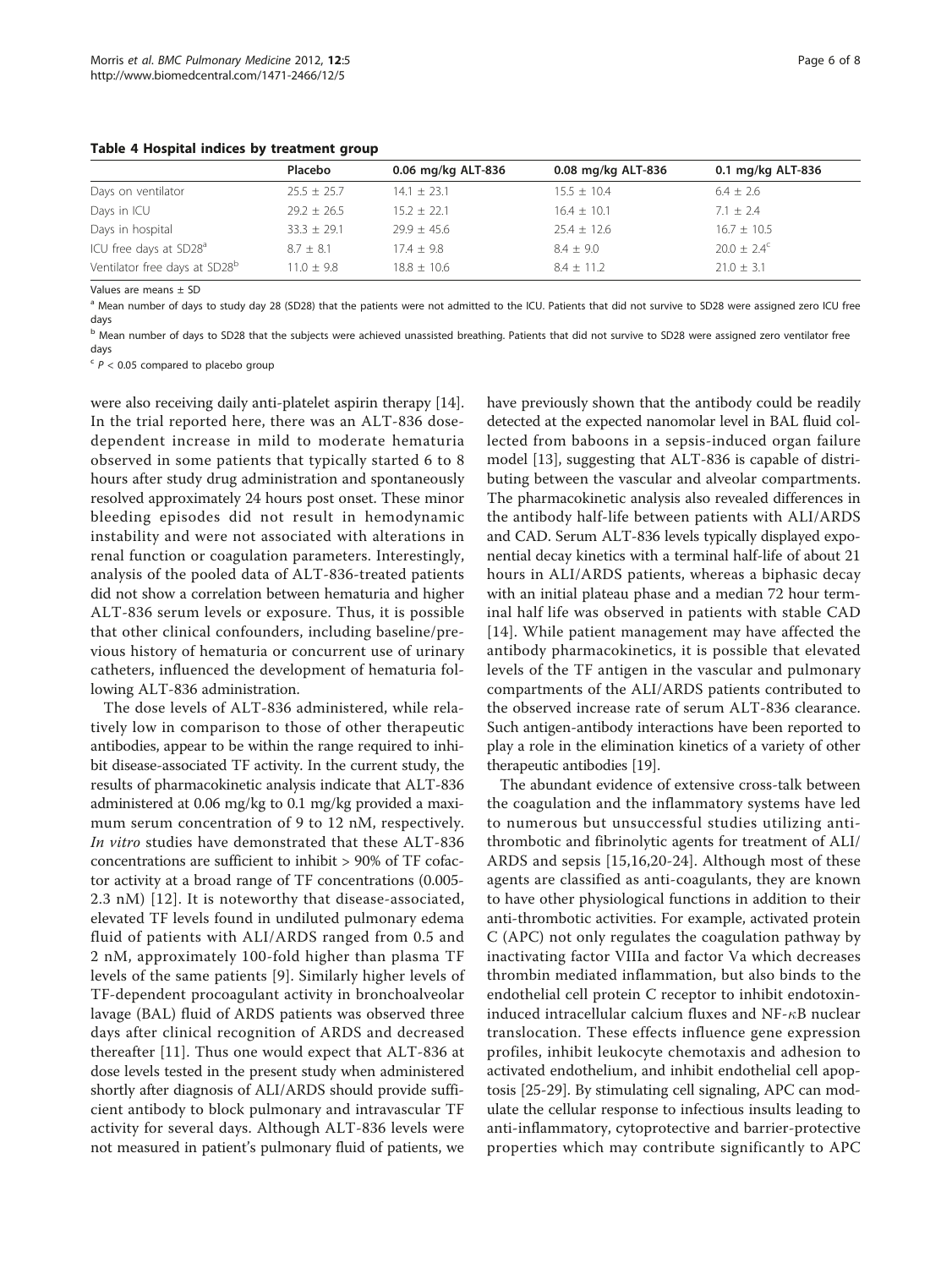<span id="page-6-0"></span>effectiveness for severe sepsis treatment [[30\]](#page-7-0). TF, either alone or in complex with FVIIa, has also been shown to exhibit many physiological effects in systemic inflammation, which differ from those of many anti-coagulants including APC. Besides its role in triggering the coagulation pathway, the TF-FVIIa complex per se activates PAR2, which plays a crucial role in inflammatory responses, fibrosis and tissue remodeling [[31,32\]](#page-7-0). In a mouse model, activation of PAR2 in the lung resulted in airway constriction, pulmonary edema and increased lung vascular and epithelial permeability [[33\]](#page-7-0). Lung PAR2 activation also induced acidosis, hypoxemia, hypercapnia and increase leukocyte infiltration, suggesting that PAR2 activation can trigger a variety of inflammatory responses associated with lung injury [[33\]](#page-7-0). Similarly, recent studies provide evidence that TF/FVIIa-mediated FXa activation in the lung drives fibrotic responses via a PAR1-dependent signaling mechanism [[34,35\]](#page-7-0). Consequently, the effectiveness of anti-coagulants as antiinflammatory agents may be largely dependent on the relevance of particular pro-inflammatory signaling processes at the systemic and local levels under different pathological conditions. Thus, the enthusiasm for employing novel anti-coagulants as therapeutic approaches for ALI/ARDS should not be tempered by the lack of clinical effectiveness of a particular anti-coagulant in the treatment of these inflammation-associated debilitating diseases.

# Conclusions

Identification of an increased incidence of hematuria at the 0.10 mg/kg dose level supported an acceptable safe dose of ALT-801 at 0.08 mg/kg in patients with sepsisinduced ALI/ARDS in this Phase I trial. Pharmacokinetic analysis indicated that ALT-836 administrated at 0.06 to 0.1 mg/kg could provide sufficient serum antibody levels to inhibit elevated TF activity reported in ALI/ARDS patients. Taken together, these results suggest that evaluation of the clinical activity of this antibody in patients with ALI/ARDS is warranted. Thus, a follow-up randomized, double-blind, placebo-controlled trial with a target enrollment of 150 patients is currently being conducted to further assess the safety and efficacy of single and multiple dose ALT-836 treatment in patients with sepsis-induced ALI/ARDS (ClinicalTrials. gov ID: [NCT00879606\)](http://www.clinicaltrials.gov/ct2/show/NCT00879606).

# Additional material

[Additional file 1: T](http://www.biomedcentral.com/content/supplementary/1471-2466-12-5-S1.PDF)able A1. Criteria for enrollment and treatment. [Additional file 2: T](http://www.biomedcentral.com/content/supplementary/1471-2466-12-5-S2.PDF)able A2. Summary of treatment-emergent adverse events.

#### Abbreviations

aPTT: Activated partial thromboplastin time; APC: activated protein C; FVIIai: active site inactivated FVIIa; ALI: acute lung injury; APACHE: Acute Physiology and Chronic Health Evaluation; ARDS: acute respiratory distress syndrome; AEs: adverse events; AUC<sub>INF</sub>: area under the drug concentration versus time curve extrapolated to infinity; BAL: bronchoalveolar lavage; CAD: coronary artery disease; DSMB: Data Safety Monitoring Board; ELISA: enzyme linked immunosorbent assay; FVIIa: factor VIIa; FX: factor X; C<sub>max</sub>: maximum serum concentration; PEEP: positive end-expiratory pressure; PAR: protease activated receptors;  $F_{1+2}$ : prothrombin fragment  $1 + 2$ ; PT: prothrombin time; PaO<sub>2</sub>/ FiO<sub>2</sub>: ratio of arterial oxygen tension to fraction of inspired oxygen; SAEs: serious adverse events;  $t_{1/2}$  term: terminal half-life; TF: tissue factor; CI: total body clearance; Vd: volume of distribution.

#### Acknowledgements

This work was supported in part by the National Heart, Lung and Blood Institute grant (HL082397 (PI - Wong)). We would like to thank Ms. Lori-Ann Kozikowski, April Howard, Caryn Pope and Drs. Guntupalli, Schein, Heiselman and Harris for assistance in patient enrollment and clinical advice.

#### Author details

<sup>1</sup>Section on Pulmonary, Critical Care, Allergy and Immunologic Diseases, Wake Forest University School of Medicine, Winston Salem, NC, USA. <sup>2</sup> Division of Pulmonary and Critical Care Medicine, Baystate Medical Center Springfield, MA, USA. <sup>3</sup>Altor BioScience Corp., Miramar, FL, USA.<br><sup>4</sup>Development Sciences Genentech Inc. South San Francisco. Development Sciences, Genentech, Inc., South San Francisco, CA, USA.

#### Authors' contributions

PEM and JSS were study investigators and contributed equally to this work; PEM, JSS, BYH and HCW made contributions to the conception and/or design of the study; PEM, JSS, BYH, ST and HCW contributed to initiation and conduct of the study; PML and PRR contributed to data analysis; PEM, JSS, PML, PRR and HCW contributed to the interpretation of the study data; PEM, JSS, PRR and HCW contributed to the development and drafting of the manuscript. All authors read and approved the manuscript prior to submission.

#### Competing interests

At the time of this study, BYH, ST, PRR, and HCW were employees and equity holders of Altor BioScience Corp.

Received: 4 August 2011 Accepted: 16 February 2012 Published: 16 February 2012

#### References

- 1. Welty-Wolf KE, Carraway MS, Ortel TL, Piantadosi CA: [Coagulation and](http://www.ncbi.nlm.nih.gov/pubmed/12152667?dopt=Abstract) [inflammation in acute lung injury.](http://www.ncbi.nlm.nih.gov/pubmed/12152667?dopt=Abstract) Thromb Haemost 2002, 88(1):17-25.
- 2. Wygrecka M, Jablonska E, Guenther A, Preissner KT, Markart P: [Current view](http://www.ncbi.nlm.nih.gov/pubmed/18327397?dopt=Abstract) [on alveolar coagulation and fibrinolysis in acute inflammatory and](http://www.ncbi.nlm.nih.gov/pubmed/18327397?dopt=Abstract) [chronic interstitial lung diseases.](http://www.ncbi.nlm.nih.gov/pubmed/18327397?dopt=Abstract) Thromb Haemost 2008, 99(3):494-501.
- Chambers RC: [Procoagulant signalling mechanisms in lung inflammation](http://www.ncbi.nlm.nih.gov/pubmed/18223674?dopt=Abstract) [and fibrosis: novel opportunities for pharmacological intervention?](http://www.ncbi.nlm.nih.gov/pubmed/18223674?dopt=Abstract) Br J Pharmacol 2008, 153(Suppl 1):S367-S378.
- 4. Idell S: [Coagulation, fibrinolysis, and fibrin deposition in acute lung](http://www.ncbi.nlm.nih.gov/pubmed/12682443?dopt=Abstract) [injury.](http://www.ncbi.nlm.nih.gov/pubmed/12682443?dopt=Abstract) Crit Care Med 2003, 31(4 Suppl):S213-S220.
- 5. Martin DM, Boys CW, Ruf W: [Tissue factor: molecular recognition and](http://www.ncbi.nlm.nih.gov/pubmed/7615155?dopt=Abstract) [cofactor function.](http://www.ncbi.nlm.nih.gov/pubmed/7615155?dopt=Abstract) FASEB J 1995, 9(10):852-859.
- 6. Camerer E, Kolsto AB, Prydz H: [Cell biology of tissue factor, the principal](http://www.ncbi.nlm.nih.gov/pubmed/8747518?dopt=Abstract) [initiator of blood coagulation.](http://www.ncbi.nlm.nih.gov/pubmed/8747518?dopt=Abstract) Thromb Res 1996, 81(1):1-41.
- 7. Coughlin SR: [Protease-activated receptors in hemostasis, thrombosis and](http://www.ncbi.nlm.nih.gov/pubmed/16102047?dopt=Abstract) [vascular biology.](http://www.ncbi.nlm.nih.gov/pubmed/16102047?dopt=Abstract) J Thromb Haemost 2005, 3(8):1800-1814.
- 8. Riewald M, Ruf W: [Mechanistic coupling of protease signaling and initiation](http://www.ncbi.nlm.nih.gov/pubmed/11438726?dopt=Abstract) [of coagulation by tissue factor.](http://www.ncbi.nlm.nih.gov/pubmed/11438726?dopt=Abstract) Proc Natl Acad Sci USA 2001, 98(14):7742-7747.
- 9. Bastarache JA, Wang L, Geiser T, Wang Z, Albertine KH, Matthay MA Ware LB: [The alveolar epithelium can initiate the extrinsic coagulation](http://www.ncbi.nlm.nih.gov/pubmed/17356058?dopt=Abstract) [cascade through expression of tissue factor.](http://www.ncbi.nlm.nih.gov/pubmed/17356058?dopt=Abstract) Thorax 2007, 62(7):608-616.
- 10. Bastarache JA, Fremont RD, Kropski JA, Bossert FR, Ware LB: [Procoagulant](http://www.ncbi.nlm.nih.gov/pubmed/19700643?dopt=Abstract) [alveolar microparticles in the lungs of patients with acute respiratory](http://www.ncbi.nlm.nih.gov/pubmed/19700643?dopt=Abstract) [distress syndrome.](http://www.ncbi.nlm.nih.gov/pubmed/19700643?dopt=Abstract) Am J Physiol Lung Cell Mol Physiol 2009, 297(6): L1035-L1041.